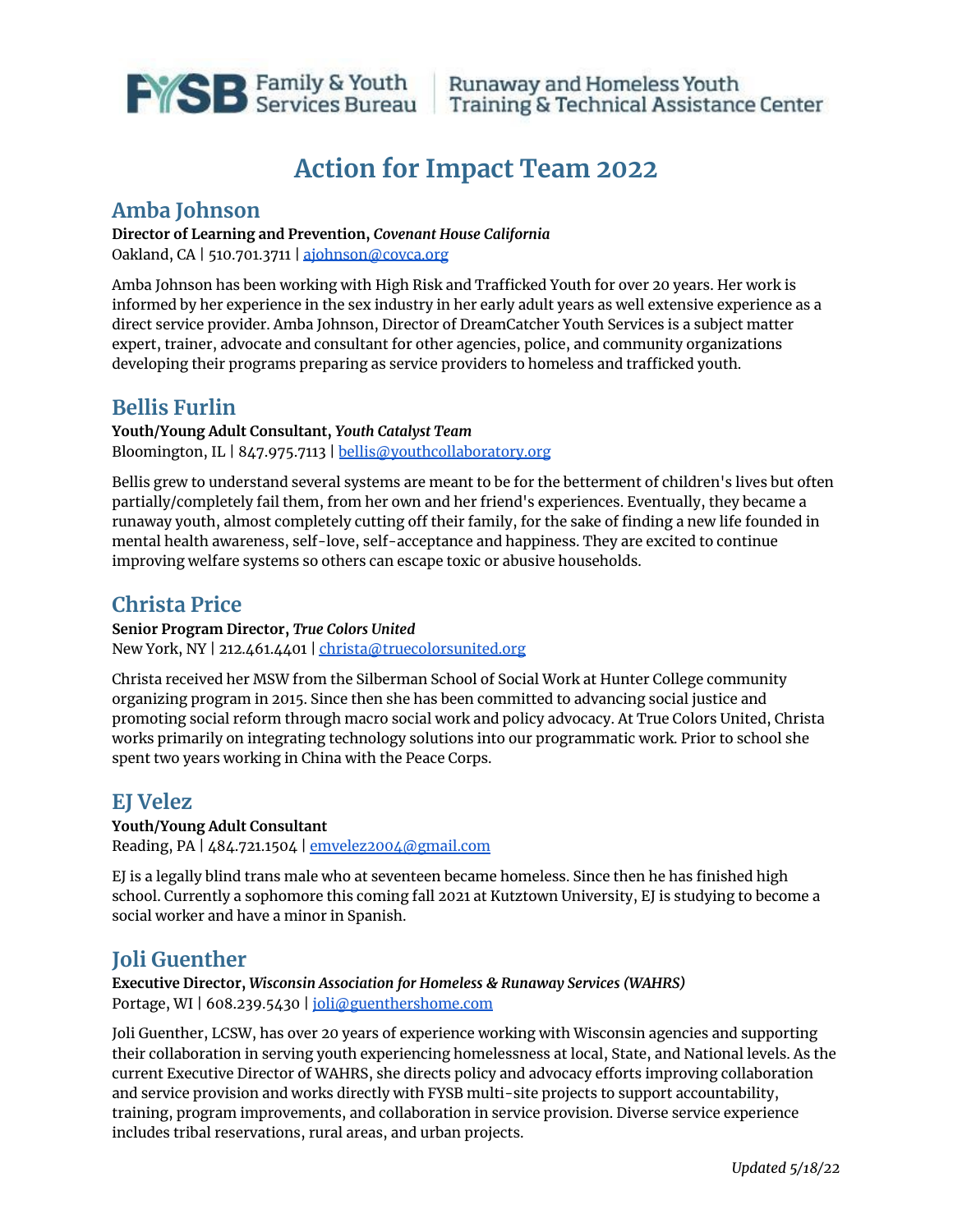

### **Kelli Foster**

**Program Manager,** *Children's Home Society of Florida - Statewide* Pensacola, FL | 850.261.4117 | [kelli.foster@chsfl.org](mailto:kelli.foster@chsfl.org)

Kelli Foster has over 15 years of experience supporting children and families suffering adversity. She serves with lived experience, becoming a parent at age 15 years old, as a front-line worker, and now in a management capacity. Kelli currently is the Program Manager of Street Outreach Program and Transitional Living Programs where she not only manages but implements new programs and works toward sustainability when there are funding losses.

#### **Kristen Patterson**

**Shelter Director,** *New Morning Youth and Family Services, Inc.* Placerville, CA | 925.584.9680 | k[risten@newmorningyfs.org](mailto:kristen@newmorningyfs.org)

Kristen Patterson is the Shelter Director of a children's shelter in California. She was a CSEC youth and teen mom who was able to spend her career working with at-risk youth. She started her career in Contra Costa County Probation. She is the former president of PFLAG, and currently sits on the Child Abuse Prevention Council, the Commission on Youth and Families, the PFLAG board and the El Dorado County Continuum of Care to address homelessness.

### **Lisa Miller**

**Director of Youth Services,** *Homeless Youth Connection, Inc.* Scottsdale, AZ | 623.810.9628 | **[lmiller@hycaz.org](mailto:lmiller@hycaz.org)** 

Lisa Miller serves as the Director of Youth Services at Homeless Youth Connection. Her professional experience includes over thirty years working in non-profit and behavioral health agency environments. She is currently responsible for overseeing the HYC youth programming, including the Host Family TLP. She holds a master's in Rehabilitation Counseling and independent licensure. Her passion for serving youth and families has spanned throughout her career in leadership roles, creating, developing, and executing vision through collaboration.

### **Martine Jones**

#### **Youth/Young Adult Consultant**

Pomona, CA|626.893.1612 | [martinesonge@youthcollaboratory.org](mailto:martinesonge@youthcollaboratory.org)

Martine is a former foster youth who attends Cal Poly Pomona and is currently serving as a Foster Youth Voice Representative for the Los Angeles Unified and South Bay district. She is a first-year Youth Catalyst Team -Girls Action Board consultant and is dedicated to the welfare of youth in any capacity. She is doing research on how the structural and embodied cycles of oppression in the foster care system impact Black girls.

## **Megan Johnson**

**Program Specialist,** *National Center for Homeless Education* Browns Summit, NC | 206.226.5454 | [mjohnson@serve.org](mailto:mjohnson@serve.org)

Megan Johnson is a Program Specialist with the National Center for Homeless Education, providing technical assistance to communities both urban and rural who have been awarded grant funds on behalf of the Youth Homelessness Demonstration Program. Megan is based out of the Seattle area. She has done extensive research on the McKinney Vento Act and worked in the space of homeless education for the past 4 years.